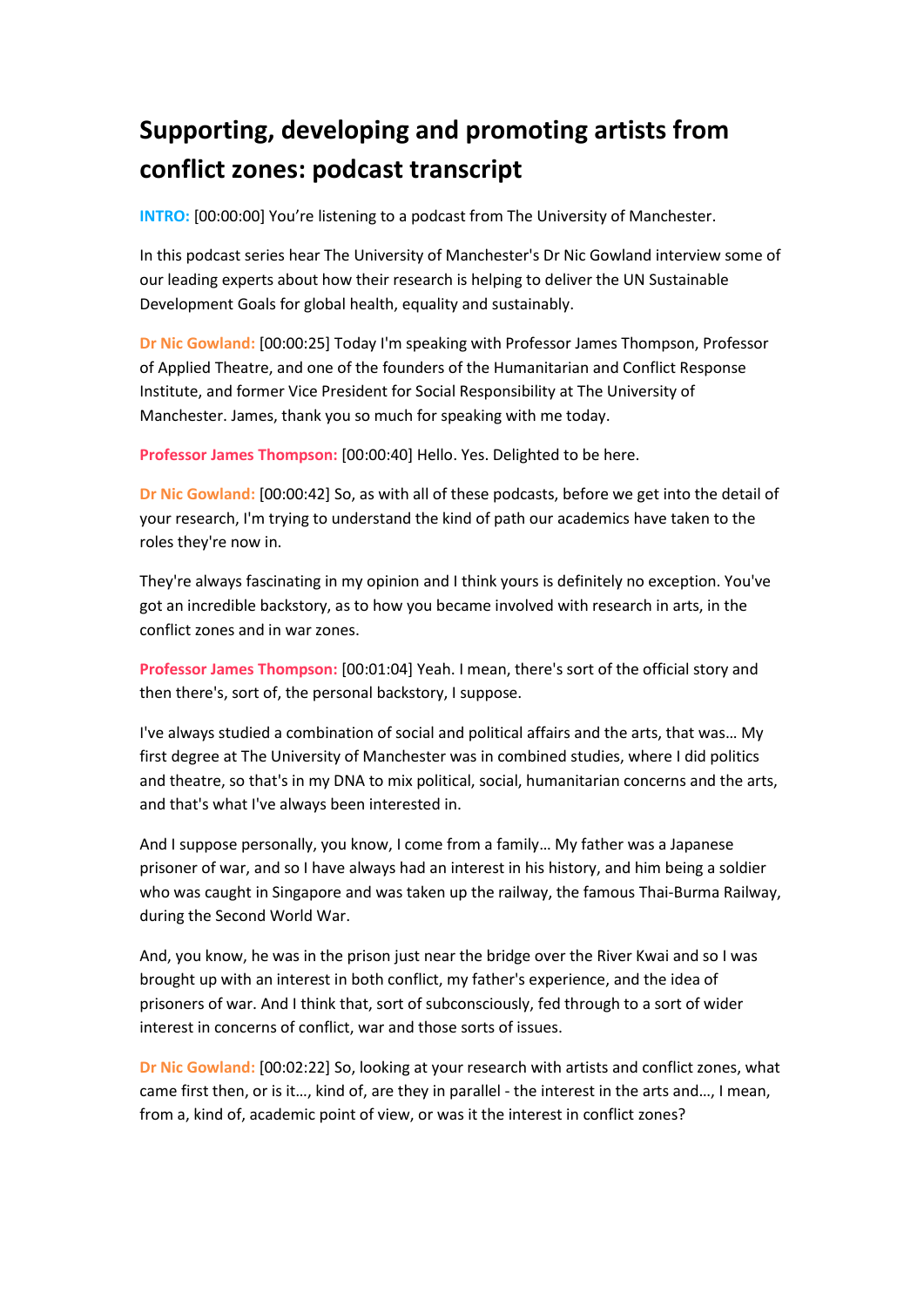**Professor James Thompson:** [00:02:32] I would say definitely the arts. So, I think, first and foremost I'm in the Drama Department at the University. I see myself as a drama theatre researcher, so, absolutely, at my core, I start with the arts.

You know, as a child, as a teenager, I was in the National Youth Theatre. I thought I might become an actor, so I come from that tradition, and it's very much as I developed my academic interests that I became interested in the applications of theatre and the arts to issues of social concern.

So the idea of Applied Theatre, in the title of my Professor of Applied Theatre, is that idea that I'm interested in how theatre can be applied to some of the pressing issues of the day.

First of all, I used to do a lot of work in prisons, working with young people in prisons, women in prisons, adult prisoners and that led to me being invited to go and work in war zones.

But it was the arts first, always.

**Dr Nic Gowland:** [00:03:37] Was there a moment or was there any inspiration as to someone who, kind of said, you know, you could use your interest in arts to help people beyond, I suppose, training and drama? Because it seems a jump to make, that many people don't make, from arts and drama to social change.

**Professor James Thompson:** [00:03:53] It's a good question. I think I was very much inspired by an academic here at the University. So my tutor in my second and third years was a man called Paul Heritage, so he was a lecturer in the Drama Department at the time. He went on to be a Professor of Theatre at Queen Mary in London and currently lives and works in Brazil.

So he inspired me to that idea that theatre isn't something that just belongs in the black box in the Drama Department, but it should be out there in the world, looking at what the issues are that we are currently struggling with. And it's him who first encouraged me to go and do some work in a prison when I was just out of..., sort of, <an> undergraduate, and we worked together.

In fact, we both set up something called the Theatre in Prisons and Probation Centre, which is still going in the Drama Department today. So it's a charity that was born in 1991- 92. I sort of stepped back from it in the late nineties, but it's a vehicle that both teaches students…, takes students out into criminal justice settings, right now, still today. There's also an independent charity working to look at the whole range of projects to do with arts and criminal justice. So I suppose that's always been part and parcel of what I've been interested in.

**Dr Nic Gowland:** [00:05:13] Yeah, that's fascinating. And when did you find yourself at Manchester University then?

**Professor James Thompson:** [00:05:15] I'm a bit of a company boy at The University of Manchester. So, I did my undergraduate here, I did one post-graduate, I've had a year away in a fellowship for a different university, and then I ran the TiPP Centre, but it was based in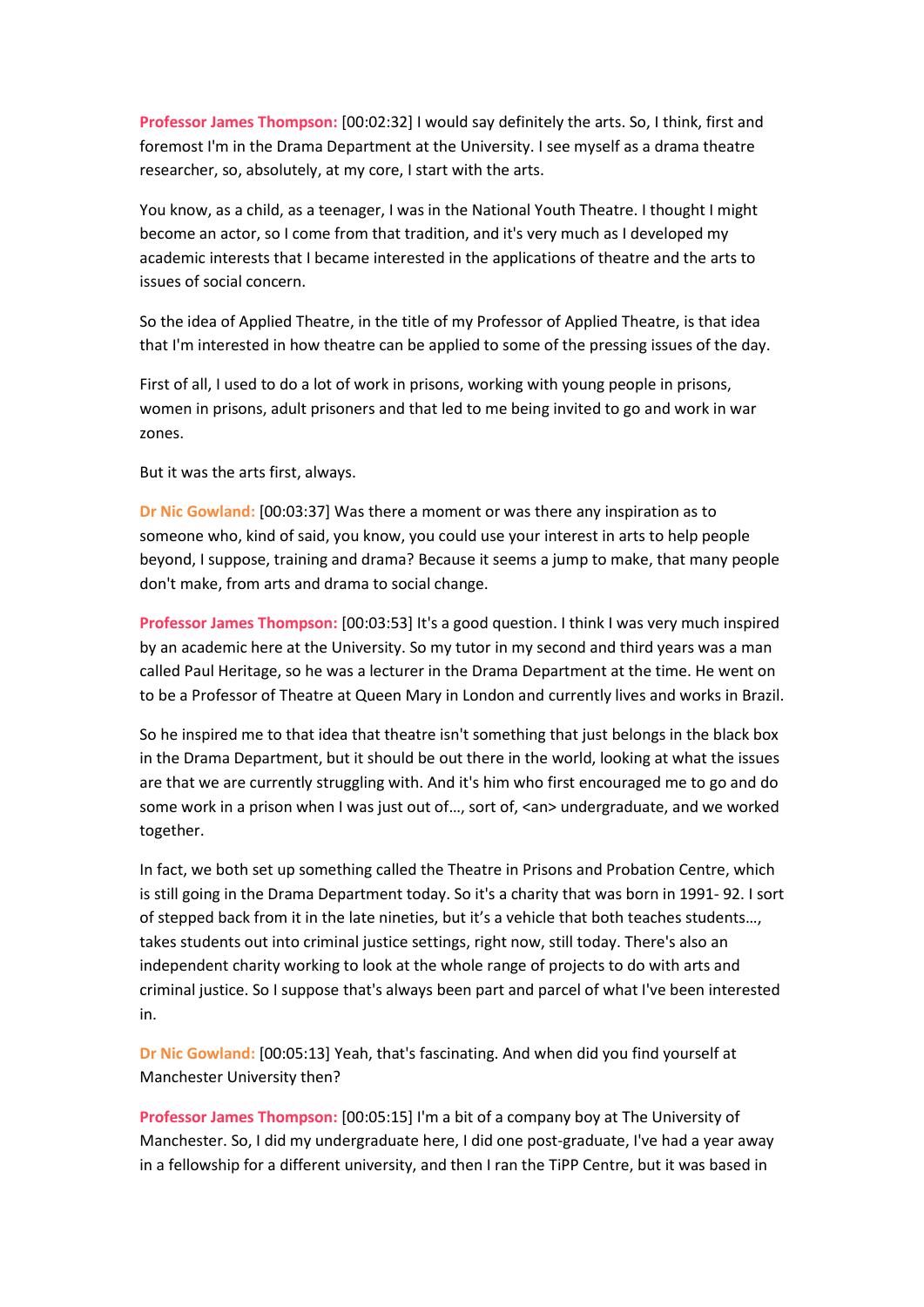the Drama Department from 92 to 99. I've pretty much been at the University all my academic and practical life.

**Dr Nic Gowland:** [00:05:42] The University holds on to our, kind of, our best, I suppose.

**Professor James Thompson:** [00:05:47] I mean, I've always found that a university that has supported the work that I've been interested in and given me the space to develop, what on paper is often seen as unusual aspects of theatre and performance, has actually sort of captivated a lot of our students… A lot of students have always loved this sense of engagement between their art form and the wider world.

**Dr Nic Gowland:** [00:06:09] I mean, I suppose your research kind of embodies the whole point of universities delivering impact. Isn't it? It's all about impact. I suppose that leads us onto to the research we're discussing today.

So, before the kind of research that's covered the last, sort of, five or 10 years, I suppose it is…, this all started with a program called *In Place of War*. Is that right? Can you give us a, kind of, background to where that initial research project came from, or initial project came from?

**Professor James Thompson:** [00:06:34] Yeah. *In Place of War* started as the name of a research project, and that emerged from a piece of practice. I was invited to Sri Lanka, in the Northern area of Sri Lanka, in the middle of what was a quite intense civil war. And around 2000… when I was asked to go and run some theatre workshops for young people who'd been affected by violence. It was an invitation from UNICEF and I'd been working on violence with violent offenders in prisons and it seemed a sort of reasonable step to go and do some work in that context.

I then did a few more years of work in Sri Lanka and got more and more interested in why artists in that context were continuing to prioritise their work. And that led to an application to what used to be the Arts and Humanities Research Board, later the Arts Humanities Research Council.

And we got a grant to develop the project that became called *In Place of War* in 2004. And that was a project to document, and then support, the work of artists in contemporary war zones… to ask why they were doing this incredible work. It was founded on a very simple question, but there is a real surprise, in many ones eyes, about, you know, why are people continuing to be involved in the arts in what are very, very difficult situations. And we sought to answer that question.

**Dr Nic Gowland:** [00:08:02] And so, on that question, what sort of things did you see there in these wars? I mean, what were those war zones like? And what arts did you see carrying on there?

**Professor James Thompson:** [00:08:12] The first place I visited was Northern Sri Lanka, in 2000, and through the years, Jaffna. It was an intensely difficult conflict zone at that time, so the first place I went to had shells going overhead at night. I was staying in the UN compound. I was delivering workshops where you could hear the sound of blasts. I would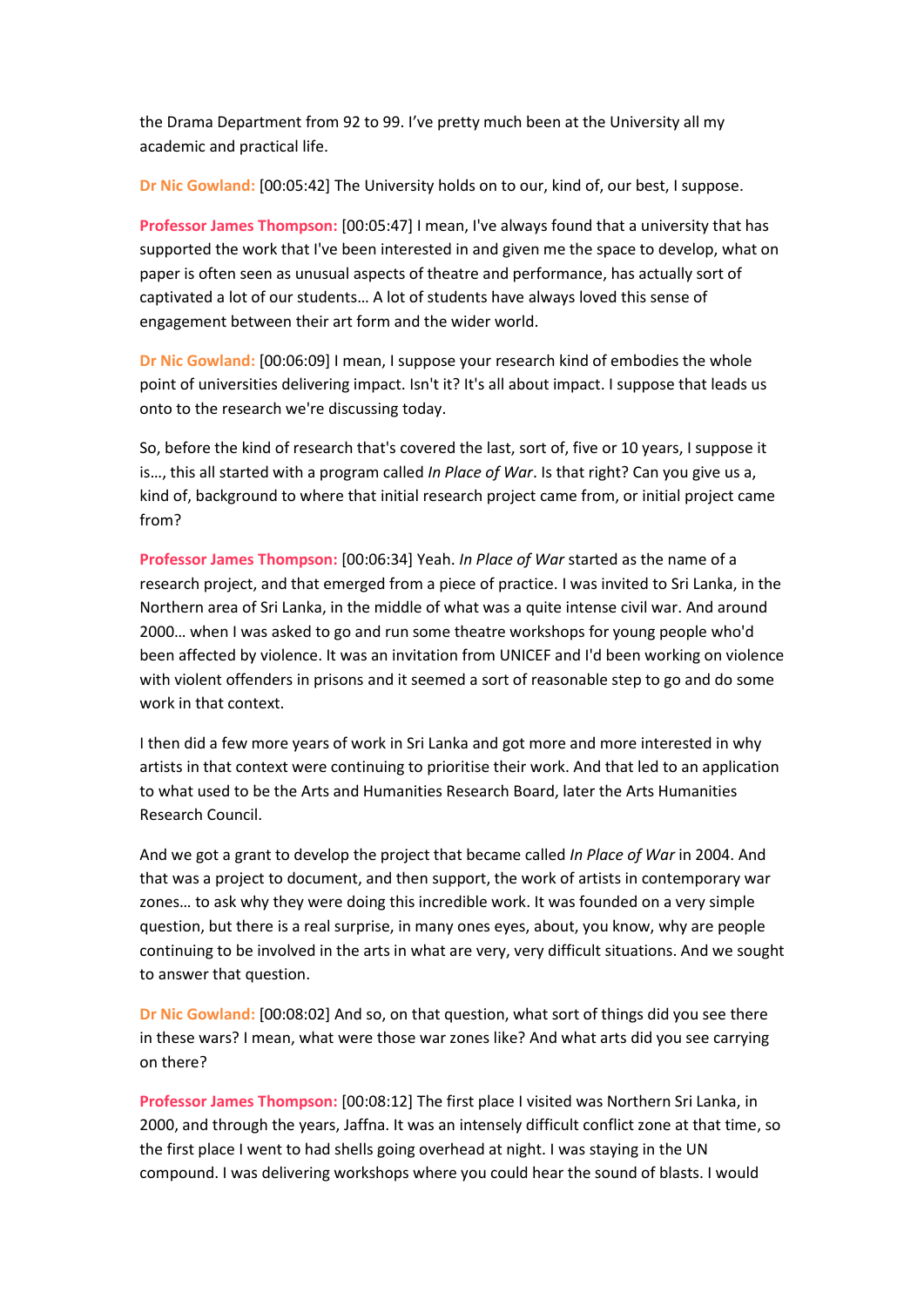jump and everyone would laugh at me because they knew that it was about four miles in the other direction, <which> from my point of view is far too close. So they were quite intense.

I mean, in the years after that, some of them…, we did a lot of work in refugee camps, so more in places where people had been displaced from wars. So that was in Sri Lanka, in Rwanda, Eastern Congo, Kosovo, a whole range of different contexts. And the thing that was always surprising, is that there is this strange combination of ordinary, everyday life - people get up, go to work, get married, have birthday parties, go to bed - but then, this sort of extraordinary sense of the uncertain things that are going on around them.

So it could be disturbed suddenly. But a lot of the war zones were relatively, I'm trying to think of the best way to say it, relatively normal in the day-to-day, but in somewhat quite extraordinary… Because you're in a refugee camp or things could be disturbed at any moment, or people were suffering great loss, people have experienced quite terrible things.

**Dr Nic Gowland:** [00:09:55] And so did you see that their kind of passion for arts, for music, for theatre, was just like anyone that we meet in the UK. Is that a global thing you saw, that passion?

**Professor James Thompson:** [00:10:05] I think it was the surprise of the continued passion, and the surprise of the continued prioritisation. One of my anecdotes from the beginning of the project was I read a book about Sri Lankan theatre. It was about the Southern Sri Lankan theatre, not really about what was happening in the war zones, and it had a small paragraph that said there's no theatre or art happening in the North because of the war. And I went to the North and there was a huge range of theatre and the arts happening in the middle of this quite intense war zone.

And it made me want to go, well, just a second... Why do people assume there isn't?! And then the second question is… why is that?

And I suppose, you know, yes, people just…, people continue to put on plays, people continue to sing, people continue to write poetry…, but often there's something really acutely more important or heightened about the fact that they're doing it, because it's in a sense, it's a sort of statement of… it's almost a statement of resistance to the context they're in.

It's an amazing human bloody mindedness that, you know, they're going to bomb me, but I'm going to still go to a party and sing. You, sort of, mean there's something incredible about the human spirit.

**Dr Nic Gowland:** [00:11:27] Yeah. Did that, kind of, humble you in any way? Obviously you're interested in arts to see these people who would continue the arts when it puts their life at risk, I imagine that's quite powerful for you.

**Professor James Thompson:** [00:11:37] Powerful! And I suppose the inspiration for me is, and why I continued with this project for so many years, is it always teaches us, teaches or taught me, something about the arts in themselves.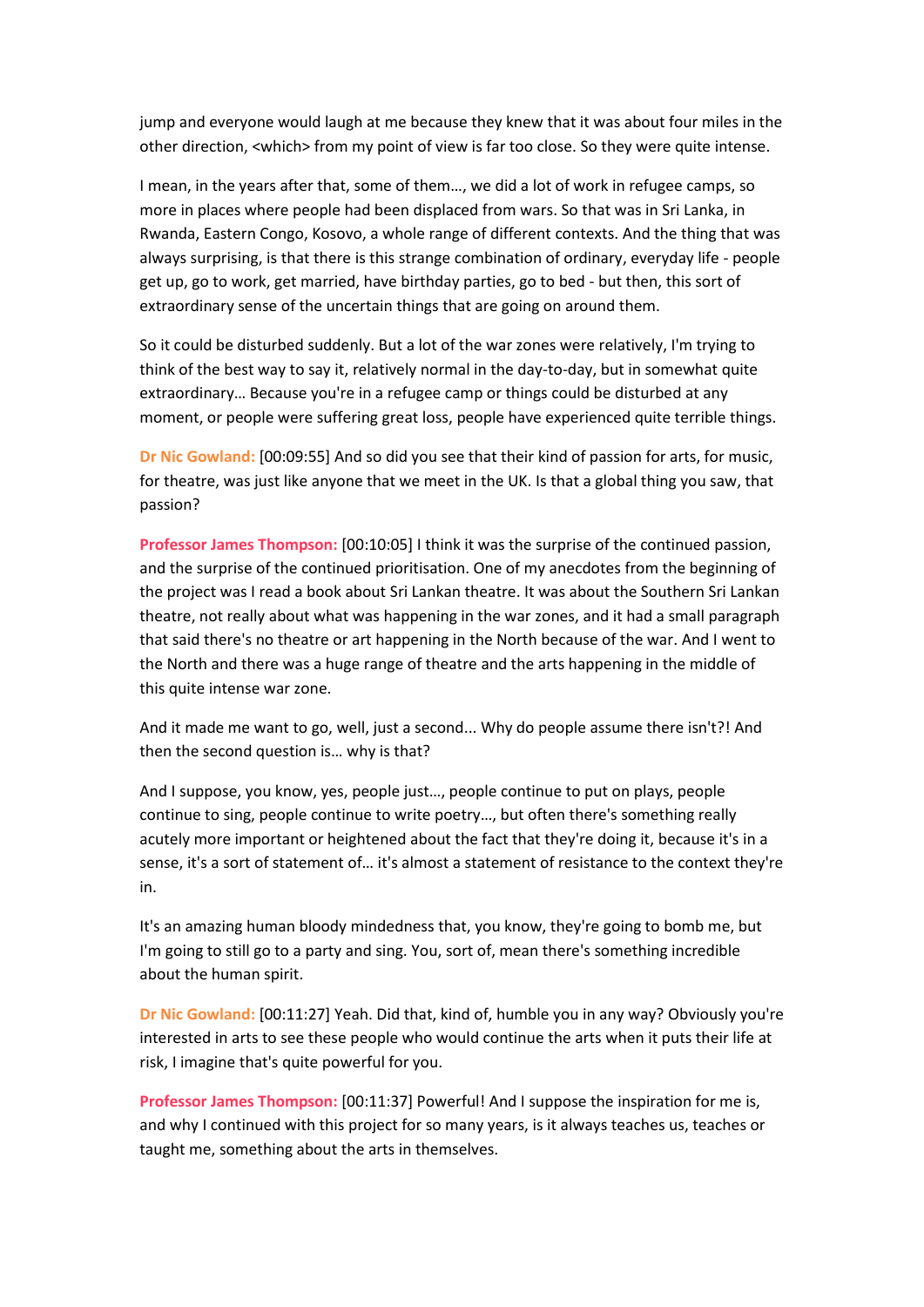So it taught me about why I was interested in theatre. I think, you know, in some contexts you think 'well it's not that important', and then you go to a place where people are going, no, this is really important because this is something we want to assert - that we're still human, that we can still enjoy ourselves, that we can still do really positive things.

**Dr Nic Gowland:** [00:12:13] Your second question was why they're still doing it? Is that the answer then? Or is there a more complex reason why?

**Professor James Thompson:** [00:12:18] I mean, I think there was a whole range of reasons and I suppose that was the, sort of, some of the outcomes of the project. We start to realise that there isn't just one rationale for why artists continue to do work. And part of the process and the outcomes of the project was to start to document a range of different types of work that people were doing. That you might have work that was commemorative… So there were quite a lot of arts projects that were about particular incidents, terrible events. So they were about sort of memorialisation, or commemorating things that had happened.

But then there was a whole bunch of other events, projects, that were about forgetting exactly what had happened. It's like, we're no…, we don't want to remember the terrible events… We're going to create a performance piece of music that is just about forgetting all that and enjoying ourselves now.

So we started to document and, sort of, give shape, or categories, to these different types of work that people were doing.

**Dr Nic Gowland:** [00:13:18] So the purpose of that was to, I suppose, look and see what is going on. The following research then… was this to share what's going on and to, kind of, put in frameworks, and then, I suppose, this project then morphed into a charity.

**Professor James Thompson:** [00:13:34] Yeah, I think the first stage, as you were just saying, was the documentation, the shaping, in terms of looking at the different types of projects that were happening and then starting to give a platform to it. So we brought people together, we shared information from one war zone with people in another. We brought artists from different wars zones together so that they could learn from each other.

Always, the point was that they had the expertise, <br/>but> they didn't have the platform from which to learn from other people or share their expertise.

And this is probably what spurred the idea of creating the arts organization, that still exists to this day, is that those organisations needed ways of networking, they needed a platform and they also needed support in terms of development, training and exercises in how you develop arts organisations, or how you sustain the sort of project that you're doing, in quite difficult situations.

And those are the seeds of *In Place of War*, which now exists as a charity.

**Dr Nic Gowland:** [00:14:38] So, what's the ultimate, kind of, purpose of you doing this? Is it to, kind of, preserve these things, that are not preserved, but you know, is it just to promote them to help them, kind of, grow and do better things? Or there are the objectives here?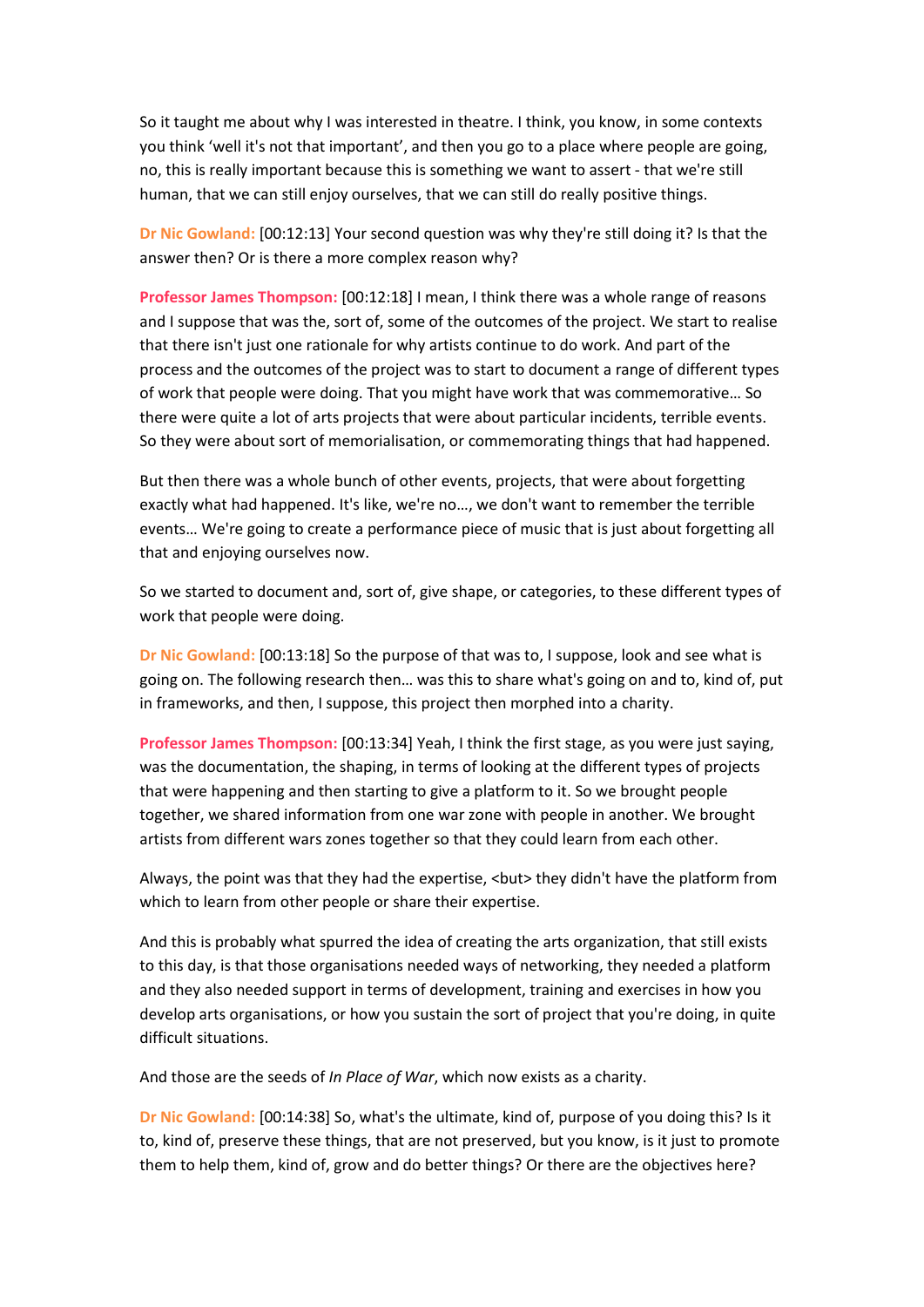**Professor James Thompson:** [00:14:50] I think absolutely to grow and help them sustain themselves. There is a lot of amazing artwork, which sadly, because they have little support, little infrastructure, that fizzles out after some enthusiasm. So some of the work of *In Place*  of War is linking people, networking, in order <that> they then have a platform to sustain their work. And the, sort of, earlier course of what *In Place of War* now is doing is creating educational programs to support younger artists so that they can actually build their work.

So it's about platforming. It's also about then reflecting back and allowing the work to grow, because there is incredible artwork in conflict zones and different places of quite, sort of, difficult circumstances. But it rarely has that chance of just being sustained or developing systematically.

**Dr Nic Gowland:** [00:15:51] So how many arts organisations did you work with then? Or did this project connect with?

**Professor James Thompson:** [00:15:56] Over the time we worked with many hundreds of arts organisations. In the first phases, one of the first things we did was we had this sort of hypothesis that, you know, I'd done some work in Sri Lanka and I've met tens and tens of arts organisations and the hypothesis was, I bet if there's loads here in Northern Sri Lanka, I bet there's loads in other places. So that led to us to visit, document, contact a network <across> war zones, all over the place, and then we did come in contact with hundreds and hundreds of different arts organisations.

**Dr Nic Gowland:** [00:16:38] That's huge impact isn't it? You must be quite proud to see the number of people and organisations that have been affected by this?

**Professor James Thompson:** [00:16:45] I'm really proud, and I think it is humbling, and it's really important, that the work started not from a University of Manchester academic who had something that he knew, going to a war zone to teach people who didn't know it, it's done metrically the opposite of that.

It's… I went somewhere and it shocked me out of my own assumptions and ignorance. And the project starts from the perspective of… There is an expertise and there's an incredible rich artistic practice in many, many places, but we don't know about it and therefore we can learn from it.

So I'm proud of that sense that this is, in terms of impact, it's a knowledge that was there, and the project has sort of brought that out, networked it and helped sustain it.

**Dr Nic Gowland:** [00:17:39] Is there an economic side of this as well? You know, I know a lot of what you did was kind of encouraging entrepreneurship around arts… Was that a kind of outcome and factor as well?

**Professor James Thompson:** [00:17:51] Yes, it was, I think, particularly for *In Place of War* as a charity today, what they've realised is that the economic model in each different setting is very different. So this isn't, you know, you need to set up as a charity and you need to have a business plan and you need to have these sort of accounting procedures.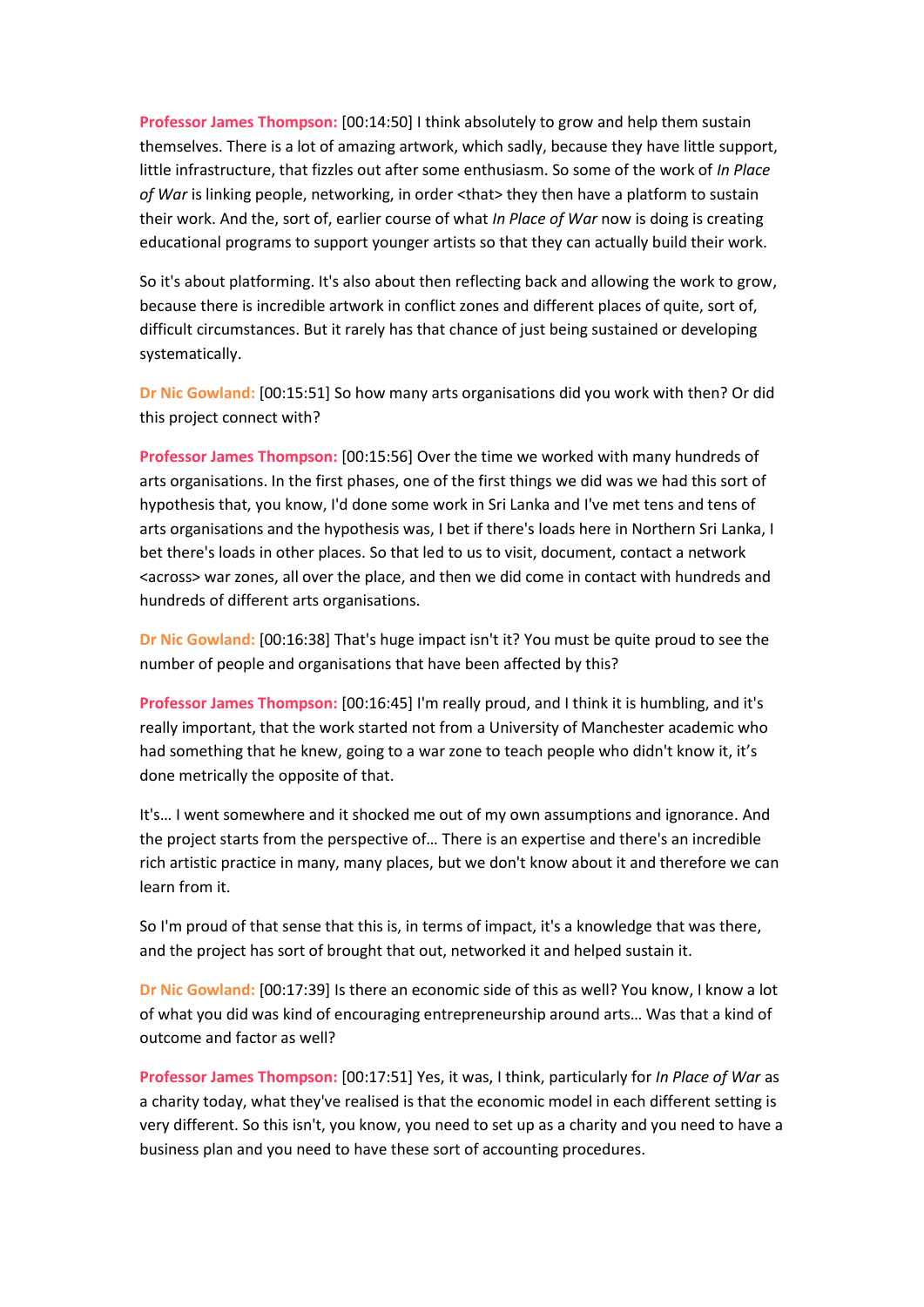In each context, in order to sustain and grow an arts organisation, so that the artists are supported and their work can be valued, they need some sort of organisational models.

What *In Place of War* has done is collect really innovative, different organisational and development models, across multiple international settings, and then share these between different organisations.

So they can say… we're working in…, currently in a place in South Africa in a very difficult environment in South Africa and they're learning models about how to set up cultural organisations in that context. But they're drawing on the experience of other places in South Africa, other places in Southern Africa, colleagues we have in Zimbabwe, so there is a sense that *In Place of War* is facilitating an exchange of knowledge about these models and the economics of it are important. People have to eat and, in fact, you know, there is an opportunity when you give platform to artists, they should, and they often do, get paid for their work.

**Dr Nic Gowland:** [00:19:23] Yeah. There was one example I came across, when I was doing the research for this interview, was, is it pronounced 'girl'? GRRRL. So they did a number of festivals, or performances, one of which was at the Freedom Festival in Hull, which is where I'm from, so I may have seen them, I did go to the Freedom Festival in 2016, but maybe you can explain what that kind of…, particular example of how that came together and what happened there?

**Professor James Thompson:** [00:19:46] Wow. I love this project because I don't think there's many university research projects that say that we got Research Council funding and we created an all-women super group that performed at the closing of the Australia Commonwealth Games. I mean, what fun in terms of where universityresearch can go!

But, there's a really serious… I think this is absolutely Ruth Daniel's work, and Ruth is the current Director of *In Place of War*. I mean… The seed of this project was <that> we started bringing artists from different contexts together to perform at UK festivals.

So it happened at a number of festivals and we would adopt a stage or perform at different stages. What we realised, and this is again Ruth's inspiration, is that it's often more easy, or easier, for men to travel than women. And men in the music industry get profiled more often than women, but there are amazing, of course, women musicians. And therefore we made it a real deliberate policy to work with a whole select group of women musicians. And this programme then brought those women musicians together from multiple different contexts and countries. They rehearsed together and then they performed <at> a whole number of venues. Again, it was this idea of creating a platform for the individual artists and bringing them together as a sort of sense of cultural exchange and also sharing that work with audiences internationally.

**Dr Nic Gowland:** [00:21:30] Yeah, just to, kind of, put a tricky question to you, because obviously, you know, I think this hugely important, I'm sure there are sceptics who think, you know, why are we spending money or time helping groups form? And I think there's a historical story in the UK about why we're spending foreign aid on girl bands and things. I'm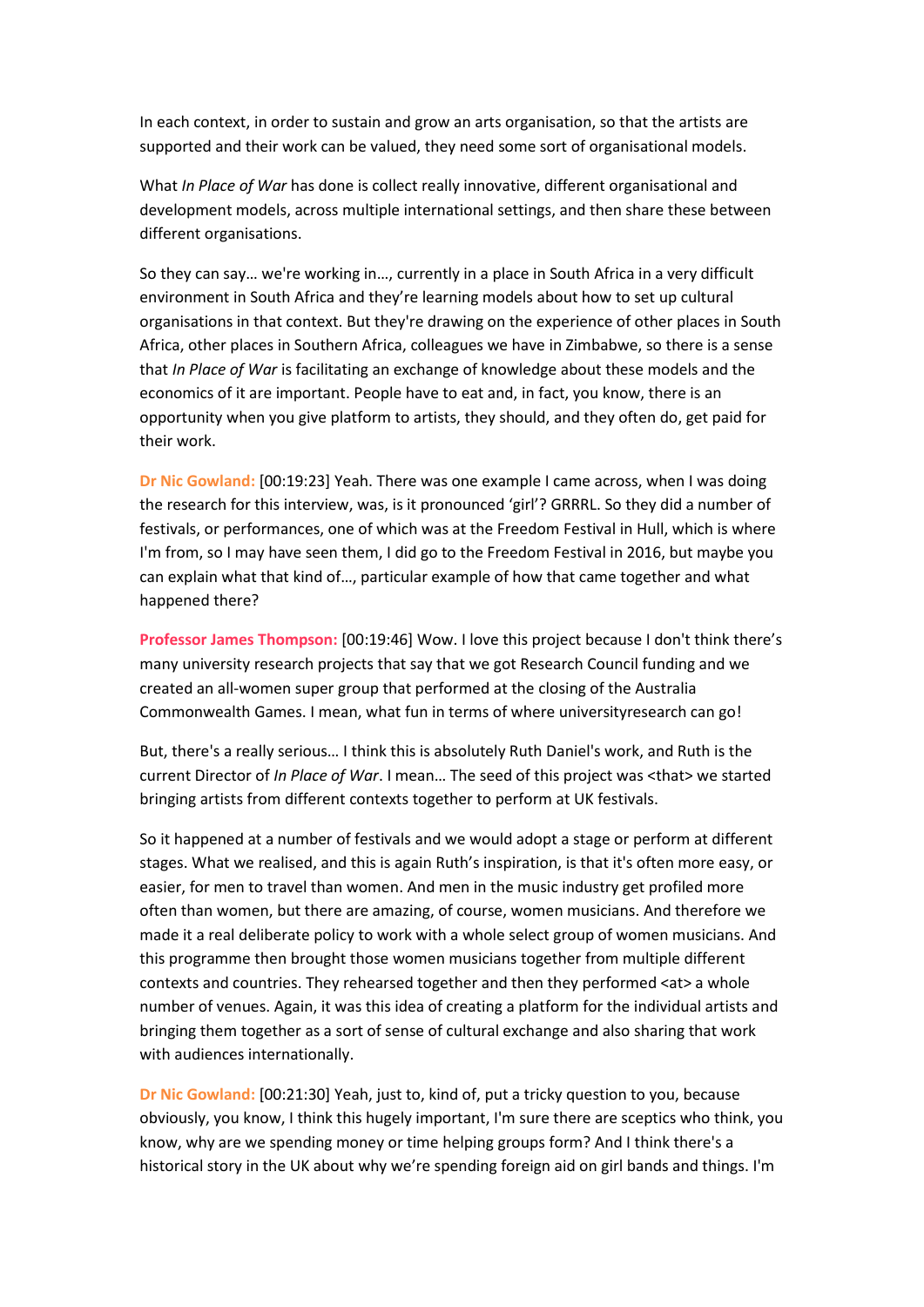sure that cheapens and simplifies it, but maybe to those sceptics, you could just maybe get across, you know, why this is important to these places and to these people.

**Professor James Thompson:** [00:21:55] I think the first thing to say is this work is happening already without any money. Many of the contexts we went to, we were not either funding arts projects or seeing arts projects that were externally funded.

You'd arrive in a place and people say… 'Oh, there's a kid's theatre group down the road. They've got a band here. We've got a poetry group here...' And none of this work is funded by external…, by DFID or British… No, people are creating this work already.

So, the first thing is… This isn't us bringing art to these poor people who have no art. That's not the model. And so that's the first thing. And, I think the second thing is that, if you are asking about what human need is, you know, as you were suggesting, is that people go, well.., in this circumstance, it's probably latrines, houses, food… And art really must be way down the agenda in terms of what is the priority.

The paradoxical thing we kept finding was that people in those situations don't articulate their needs in quite that way. One very small example is that when I was working in, again, Sri Lanka and there was a recently-formed refugee camp, and the international people who were helping support the the creation of that camp started talking to predominately the women and saying it's so right, first of all we need to dig the latrines, we need to build your houses and the women were going 'No', 'The first thing we want you to do is build a playground for our kids to go and do some play. When our kids are happy in that circumstance, we'll then think about putting down the latrines'.

So they saw the latrines as secondary to the welfare of their children and the welfare of their children was through a sort of creative play activity. So where we mistake the way that people make their decisions about what is their immediate need. I'm not saying of course people <don't> need, food, clothing, safety…, I mean, in war zones, you need to feel safe. But, one of the ways of feeling safe is also being with your friends and singing, in a circumstance, because you suddenly think, okay things are okay. And if you're living with a sense of fear, and that is the overriding concern that you have, the arts are one of the surefire ways to overcome fear.

**Dr Nic Gowland:** [00:24:37] Yeah. That's very powerful. I mean, I suppose it's not that it's not that difficult to think, is it, when you think of us? You know, separated by the world and by war zones the idea of looking after your children first and making them happy, it's not too much of a different idea is it then, to what you and I would have?

**Professor James Thompson:** [00:24:54] I think, absolutely true. I think I reflect…, recently obviously in light of the COVID situation we're all in, is what have people's priorities been during COVID and yeah, we're all worried about the welfare of our friends, family, elderly relatives. But some of the ways, you know, and the innovative ways that people have been keeping in touch, people have been keeping contact and maintaining their mental wellbeing through the arts.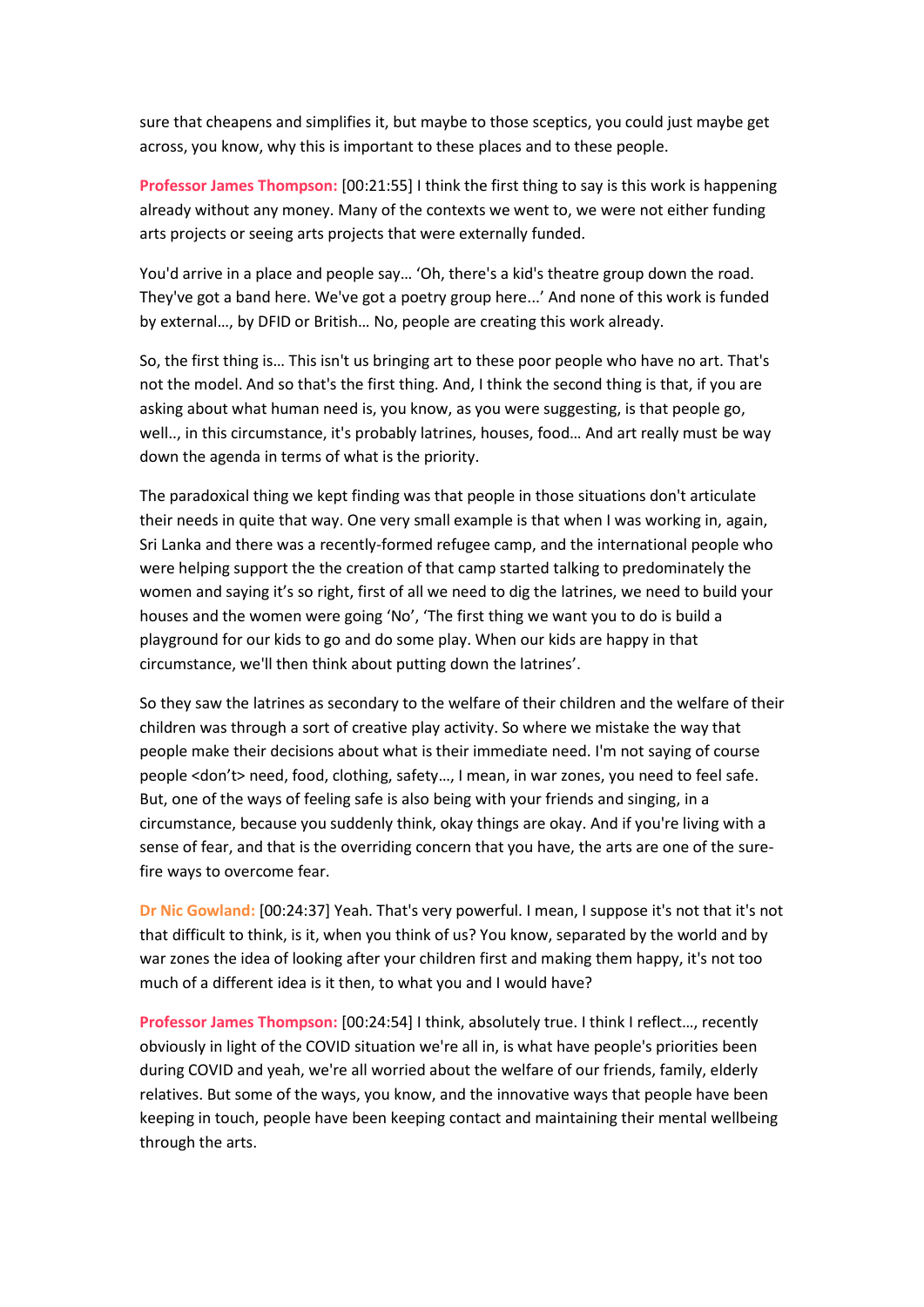And that might be singing songs on the doorsteps or, you know, and clapping for carers. But these are the arts. One of the first things we all saw from Italy, when Italy was in lockdown, was people standing on their balconies and singing. And so. that was number one. It wasn't necessarily…, it probably was epidemiological studies were happening as well…, but people were also singing on their balconies.

**Dr Nic Gowland:** [00:25:52] Yeah, no, that's a good example. It shows it's not too far away is it? So where is *In Place of War* now? What sort of activities are going on with, with what is now a charity?

**Professor James Thompson:** [00:26:01] So *In Place of War* is going from strength-tostrength. It has *In Place of War UK*. It's set up *In Place of War* in the US, it has major music industry supporters, major figures in the music industry are starting to support the work.

One small example is, the keyboard manufacturer Roland is now giving equipment from their charitable arm to the partners that we have *In Place of War*. So keyboards, mixing desks and so forth.

But still, some of the principles of the work are exactly the same. There's platforming artists, so that they can actually reach beyond the situation they're in. There is the whole educational side of the work. So, there is this creative entrepreneurial educational program which is to support new creative individuals in the projects they seek and develop. And then there's the networking - developing, sort of, strong networks of creative organisations so that they can share the knowledge between them. And it now employs four or five people pretty regularly. It has a board, I'm on the board, it has quite a major turnover and it's going from strength-to-strength.

COVID obviously changed it radically because we couldn't travel. That's fairly obvious. One of the remarkable things they did during COVID was that they looked at their network of support organisations, they immediately created a sort of COVID response network, they raised a huge amount of money, in the tens and tens of thousands, and they distributed that money to those organisations who in themselves became humanitarian aid organisations. So many of them turned their work over to giving out food, a whole range of different services. So in a sense *In Place of War* became COVID response during that particular period.

**Dr Nic Gowland:** [00:28:10] And I suppose the sad reality is that *In Place of War*, is never done, it goes on and on as long as there are, kind of, conflict zones, I guess, and people performing. Is that right?

**Professor James Thompson:** [00:28:19] Yeah. I think what's interesting is that you can place a broad spread, in terms of the types of environments that it works in. It works a lot in Brazil, for example, which many people would say isn't a war zone, but if you look at the deaths from armed violence in Brazil it's pretty comparable to most international war zones. So there's a whole range of contexts that In Place of War is now working in, where conflict is rife and sadly, as you were saying, this continues.

**Dr Nic Gowland:** [00:28:52] Yeah. And from a personal point of view, what is next for you in terms of research ambitions or things you'd like to work on in future?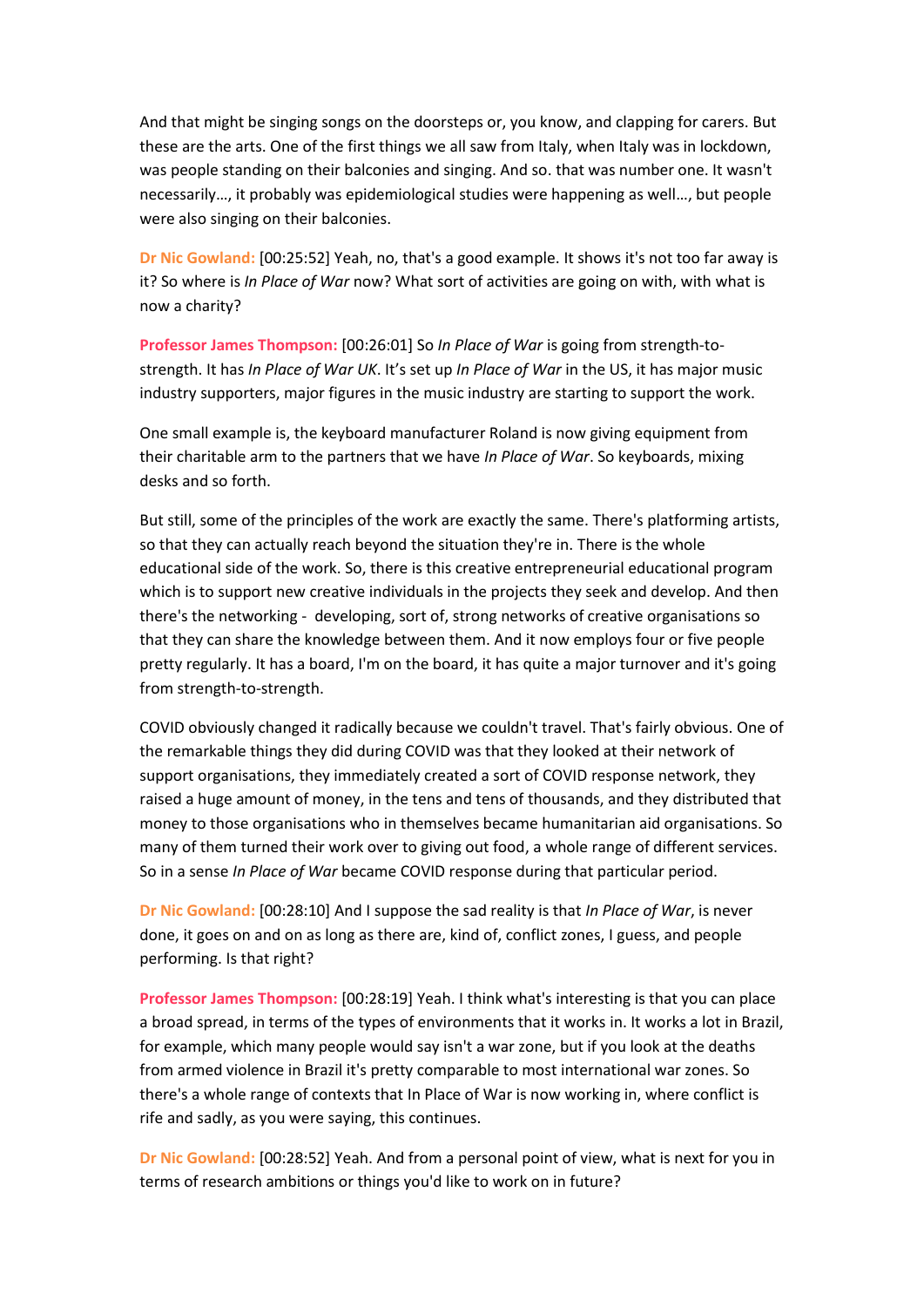**Professor James Thompson:** [00:29:00] Great question. I've obviously handed *In Place of War* on, largely, to the team that are running it now, and very happy to have done so. My current work is actually slightly flipped on its head. I realised I'd been working on, you know, prisons, war zones and all these, sort of, in a sense negative circumstances, for many years. And I'm now working on projects on care… On how people look out for each other and look after each other.

So it's…, in a sense the positive spin on the war zone work is that I'm now interested in how people use the arts, how you use craft, use a whole range of personal relations, to ensure the welfare of each other. So it's a new project called *On the Art of Care*, basically.

I've started doing that for now a couple of years, and I'm hoping that that will lead to maybe another organisation down the line one day, which is focused on care. And it's become very, very pertinent and relevant in the current crisis in care, which we're facing because of the pandemic.

**Dr Nic Gowland:** [00:30:14] And do you think that has the potential to, kind of, lead to impact again, socially?

**Professor James Thompson:** [00:30:18] I really hope so. I've actually, just this week, we pressed the submit button on a large AHRC research grant application, which I've done in partnership with Professor John Keady, who's a Professor of Mental Health, specialising in dementia here at the University, and other colleagues.

So this is about the art, what we're calling 'care aesthetics', the idea that care has a certain craft and art form that needs to be developed and celebrated. And so, yeah, maybe that will become…, that will probably be my next impact project.

**Dr Nic Gowland:** [00:30:57] Yeah. That was brilliant. I think we've reached the end of the interview there.

So that for me was a really fascinating topic. My background is biology, so to hear about the, kind of, the way theatre is applied for social change and in conflict zones, I found fascinating discussing it with you, but also researching it as well. I think it has been fascinating, and also to hear some of your background as well, where this came from, I think brings to life the kind of drive as an inspirational academic.

**Professor James Thompson:** [00:31:20] Great. Thanks Nic.

**Dr Nic Gowland:** [00:31:22] Yeah. So thanks very much for your time. Congratulations on your work as well, all the best for the future James.

**Professor James Thompson:** [00:31:27] Thanks, Nic. That's wonderful. Good to speak to you.

**Ending:** Visit our web pages to find out more about how we're delivering the UN Sustainable Development Goals and to keep up to date on our research and its impact across the globe.